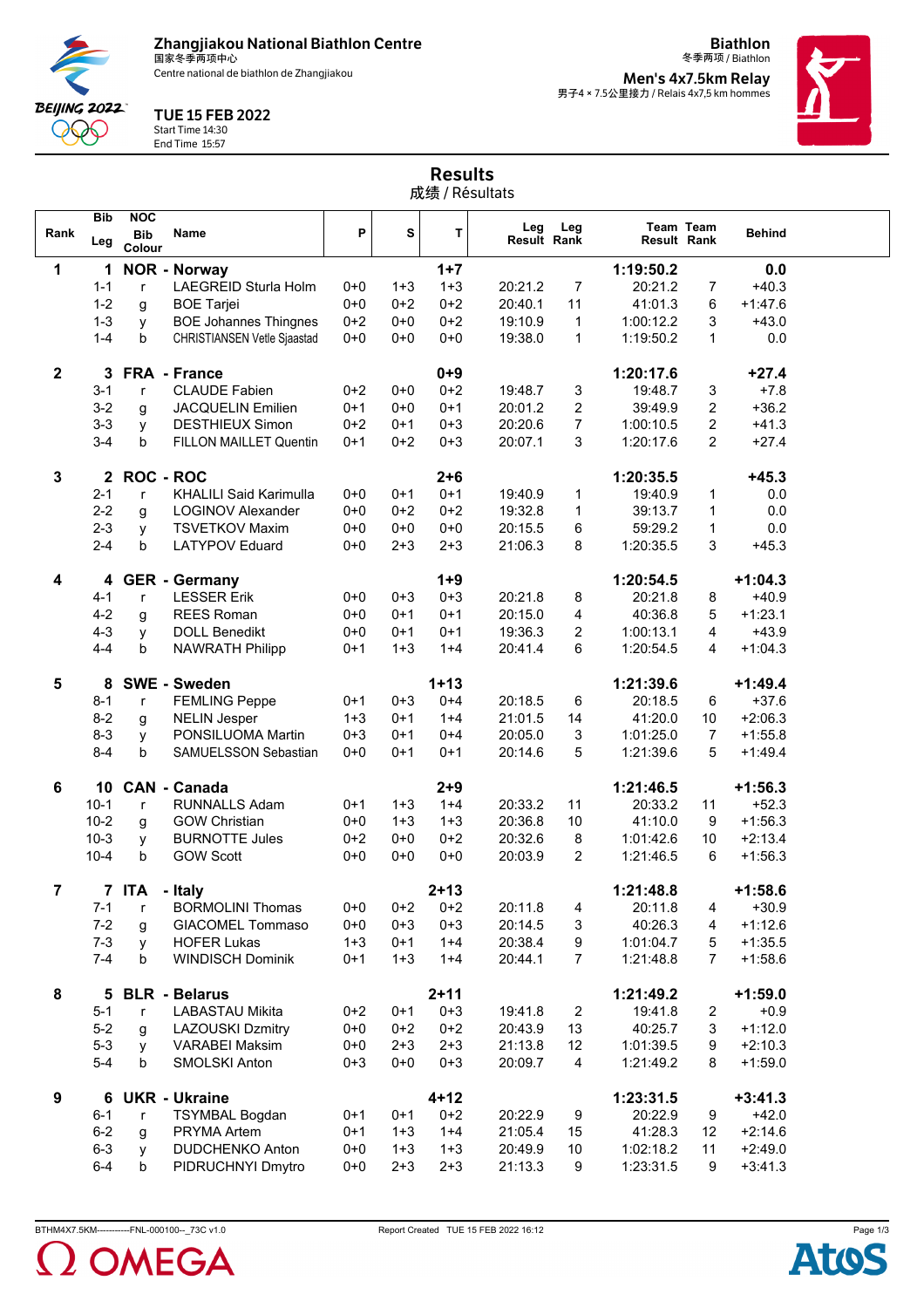**Zhangjiakou National Biathlon Centre** 国家冬季两项中心

Centre national de biathlon de Zhangjiakou

**BEIJING 2022** DQQ

## TUE 15 FEB 2022

Start Time 14:30 End Time 15:57

冬季两项 / Biathlon **Men's 4x7.5km Relay<br>男子4 × 7.5公里接力 / Relais 4x7,5 km hommes** 

**Biathlon**



| <b>Results</b><br>成绩 / Résultats |                      |                                    |                                             |                    |                    |                     |                    |                  |                        |           |                        |  |
|----------------------------------|----------------------|------------------------------------|---------------------------------------------|--------------------|--------------------|---------------------|--------------------|------------------|------------------------|-----------|------------------------|--|
| Rank                             | <b>Bib</b><br>Leg    | <b>NOC</b><br><b>Bib</b><br>Colour | Name                                        | P                  | S                  | т                   | Leg<br>Result Rank | Leg              | Result Rank            | Team Team | <b>Behind</b>          |  |
| 10                               |                      |                                    | 14 AUT - Austria                            |                    |                    | $2 + 8$             |                    |                  | 1:23:31.9              |           | $+3:41.7$              |  |
|                                  | $14 - 1$             | $\mathsf{r}$                       | <b>KOMATZ David</b>                         | $0 + 2$            | $0+0$              | $0 + 2$             | 20:34.2            | 12               | 20:34.2                | 12        | $+53.3$                |  |
|                                  | $14 - 2$             | g                                  | <b>EDER Simon</b>                           | $0 + 0$            | $0+2$              | $0+2$               | 20:33.2            | 8                | 41:07.4                | 8         | $+1:53.7$              |  |
|                                  | $14-3$               | y                                  | <b>LEITNER Felix</b>                        | $0 + 0$            | $0 + 0$            | $0+0$               | 20:10.9            | 5                | 1:01:18.3              | 6         | $+1.49.1$              |  |
|                                  | $14 - 4$             | b                                  | <b>LEMMERER Harald</b>                      | $0 + 1$            | $2 + 3$            | $2 + 4$             | 22:13.6            | 16               | 1:23:31.9              | 10        | $+3:41.7$              |  |
| 11                               | 11                   |                                    | SLO - Slovenia                              |                    |                    | $0 + 10$            |                    |                  | 1:24:09.6              |           | $+4:19.4$              |  |
|                                  | $11 - 1$             | $\mathsf{r}$                       | DOVZAN Miha                                 | $0+1$              | $0 + 0$            | $0 + 1$             | 20:23.6            | 10               | 20:23.6                | 10        | $+42.7$                |  |
|                                  | $11 - 2$             | g                                  | FAK Jakov                                   | $0 + 1$            | $0 + 3$            | $0 + 4$             | 20:43.1            | 12               | 41:06.7                | 7         | $+1:53.0$              |  |
|                                  | $11-3$               | у                                  | PLANKO Lovro                                | $0+2$              | $0 + 1$            | $0 + 3$             | 21:33.7            | 16               | 1:02:40.4              | 12        | $+3:11.2$              |  |
|                                  | $11 - 4$             | b                                  | <b>TRSAN Rok</b>                            | $0 + 0$            | $0 + 2$            | $0 + 2$             | 21:29.2            | 11               | 1:24:09.6              | 11        | $+4.19.4$              |  |
| 12                               | 9                    | <b>SUI</b>                         | - Switzerland                               |                    |                    | $1 + 8$             |                    |                  | 1:24:12.3              |           | $+4:22.1$              |  |
|                                  | $9 - 1$              | $\mathsf{r}$                       | <b>STALDER Sebastian</b>                    | $0 + 0$            | $0 + 0$            | $0 + 0$             | 20:58.0            | 14               | 20:58.0                | 14        | $+1:17.1$              |  |
|                                  | $9 - 2$              | g                                  | <b>WEGER Benjamin</b>                       | $0 + 1$            | $0 + 1$            | $0 + 2$             | 20:22.0            | 5                | 41:20.0                | 10        | $+2:06.3$              |  |
|                                  | $9 - 3$              | y                                  | <b>HARTWEG Niklas</b>                       | $0 + 0$            | $0 + 0$            | $0 + 0$             | 20:10.0            | 4                | 1:01:30.0              | 8         | $+2:00.8$              |  |
|                                  | $9 - 4$              | b                                  | <b>BURKHALTER Joscha</b>                    | $1 + 3$            | $0 + 3$            | $1 + 6$             | 22:42.3            | 18               | 1:24:12.3              | 12        | $+4:22.1$              |  |
| 13                               | 15                   |                                    | <b>USA - United States of America</b>       |                    |                    | $3 + 13$            |                    |                  | 1:25:33.0              |           | $+5:42.8$              |  |
|                                  | $15 - 1$             | $\mathsf{r}$                       | <b>DOHERTY Sean</b>                         | $0 + 1$            | $1 + 3$            | $1 + 4$             | 20:47.2            | 13               | 20:47.2                | 13        | $+1:06.3$              |  |
|                                  | $15 - 2$             |                                    | <b>BROWN Jake</b>                           | $0 + 0$            | $1 + 3$            | $1 + 3$             | 21:11.5            | 16               | 41:58.7                | 13        | $+2:45.0$              |  |
|                                  | $15 - 3$             | g<br>У                             | <b>SCHOMMER Paul</b>                        | $0 + 0$            | $0+2$              | $0+2$               | 21:21.2            | 13               | 1:03:19.9              | 13        | $+3:50.7$              |  |
|                                  | $15 - 4$             | b                                  | NORDGREN Leif                               | $1 + 3$            | $0 + 1$            | $1 + 4$             | 22:13.1            | 14               | 1:25:33.0              | 13        | $+5:42.8$              |  |
| 14                               |                      |                                    |                                             |                    |                    |                     |                    |                  |                        |           |                        |  |
|                                  | $17 - 1$             |                                    | 17 LTU - Lithuania<br><b>KAUKENAS Tomas</b> | $0+2$              | $0 + 0$            | $0 + 11$<br>$0 + 2$ | 21:10.3            | 16               | 1:25:37.8<br>21:10.3   | 16        | $+5:47.6$<br>$+1:29.4$ |  |
|                                  | $17 - 2$             | $\mathsf{r}$                       | <b>STROLIA Vytautas</b>                     | $0 + 0$            | $0 + 3$            | $0 + 3$             | 21:11.6            | 17               | 42:21.9                | 14        | $+3:08.2$              |  |
|                                  | $17-3$               | g<br>y                             | DOMBROVSKI Karol                            | $0 + 0$            | $0+1$              | $0+1$               | 21:25.9            | 15               | 1:03:47.8              | 14        | $+4:18.6$              |  |
|                                  | $17 - 4$             | b                                  | <b>BANYS Linas</b>                          | $0 + 3$            | $0+2$              | $0 + 5$             | 21:50.0            | 12               | 1:25:37.8              | 14        | $+5:47.6$              |  |
|                                  |                      |                                    |                                             |                    |                    |                     |                    |                  |                        |           |                        |  |
| 15                               | 16                   |                                    | EST - Estonia                               |                    |                    | $2 + 12$            |                    |                  | 1:26:03.6              |           | $+6:13.4$              |  |
|                                  | $16 - 1$             | $\mathsf{r}$                       | ZAHKNA Rene                                 | 0+0                | $1 + 3$            | $1 + 3$             | 21:25.8            | 17               | 21:25.8                | 17        | $+1:44.9$              |  |
|                                  | $16 - 2$<br>$16 - 3$ | g                                  | <b>SIIMER Kristo</b><br><b>ERMITS Kalev</b> | $0 + 3$<br>$0 + 0$ | $1 + 3$<br>$0+2$   | $1 + 6$<br>$0 + 2$  | 22:26.7<br>20:56.9 | 20<br>11         | 43:52.5<br>1:04:49.4   | 21<br>17  | $+4:38.8$<br>$+5:20.2$ |  |
|                                  | $16 - 4$             | y<br>b                             | <b>RAENKEL Raido</b>                        | $0+1$              | $0 + 0$            | $0 + 1$             | 21:14.2            | 10               | 1:26:03.6              | 15        | $+6:13.4$              |  |
|                                  |                      |                                    |                                             |                    |                    |                     |                    |                  |                        |           |                        |  |
| 16                               |                      |                                    | 20 CHN - People's Republic of China         |                    |                    | $2 + 11$            |                    |                  | 1:26:27.5              |           | $+6:37.3$              |  |
|                                  | $20 - 1$             | $\mathsf{r}$                       | <b>CHENG Fangming</b>                       | $0 + 1$            | $0 + 0$            | $0 + 1$             | 20:12.8            | 5                | 20:12.8                | 5         | $+31.9$                |  |
|                                  | $20 - 2$             | g                                  | YAN Xingyuan                                | $0 + 2$            | $2 + 3$            | $2 + 5$             | 22:37.5            | 21               | 42:50.3                | 15        | $+3:36.6$<br>$+5:07.3$ |  |
|                                  | $20 - 3$<br>$20 - 4$ | y<br>b                             | ZHU Zhenyu<br>ZHANG Chunyu                  | $0 + 1$<br>$0 + 1$ | $0 + 3$<br>$0 + 0$ | $0 + 4$<br>$0 + 1$  | 21:46.2<br>21:51.0 | 17<br>13         | 1:04:36.5<br>1:26:27.5 | 16<br>16  | $+6.37.3$              |  |
|                                  |                      |                                    |                                             |                    |                    |                     |                    |                  |                        |           |                        |  |
| 17                               |                      | <b>12 FIN</b>                      | - Finland                                   |                    |                    | $4 + 14$            |                    |                  | 1:26:57.7              |           | $+7:07.5$              |  |
|                                  | $12 - 1$             | $\mathsf r$                        | <b>LAITINEN Heikki</b>                      | $0 + 2$            | $2 + 3$            | $2 + 5$             | 22:27.8            | 20               | 22:27.8                | 20        | $+2:46.9$              |  |
|                                  | $12 - 2$             | g                                  | SEPPALA Tero                                | $0 + 0$            | $0 + 2$            | $0 + 2$             | 20:34.7            | $\boldsymbol{9}$ | 43:02.5                | 17        | $+3:48.8$              |  |
|                                  | $12 - 3$             | У                                  | HIIDENSALO Olli                             | $0+1$              | $0 + 3$            | $0 + 4$             | 21:25.2            | 14               | 1:04:27.7              | 15        | $+4.58.5$              |  |
|                                  | $12 - 4$             | b                                  | <b>HARJULA Tuomas</b>                       | $0 + 0$            | $2 + 3$            | $2 + 3$             | 22:30.0            | 17               | 1:26:57.7              | 17        | $+7:07.5$              |  |
| 18                               |                      |                                    | 18 BUL - Bulgaria                           |                    |                    | $2 + 11$            |                    |                  | 1:27:05.3              |           | $+7:15.1$              |  |
|                                  | $18-1$               | $\mathsf{r}$                       | <b>TODEV Blagoy</b>                         | $0+2$              | $0+1$              | $0 + 3$             | 22:27.2            | 19               | 22:27.2                | 19        | $+2:46.3$              |  |
|                                  | $18 - 2$             | g                                  | <b>ILIEV Vladimir</b>                       | $0 + 1$            | $0 + 1$            | $0 + 2$             | 20:26.6            | 6                | 42:53.8                | 16        | $+3:40.1$              |  |





18-3 y GERDZHIKOV Dimitar 1+3 0+0 1+3 21:58.4 18 1:04:52.2 18 +5:23.0 18-4 b SINAPOV Anton 0+0 1+3 1+3 22:13.1 14 1:27:05.3 18 +7:15.1